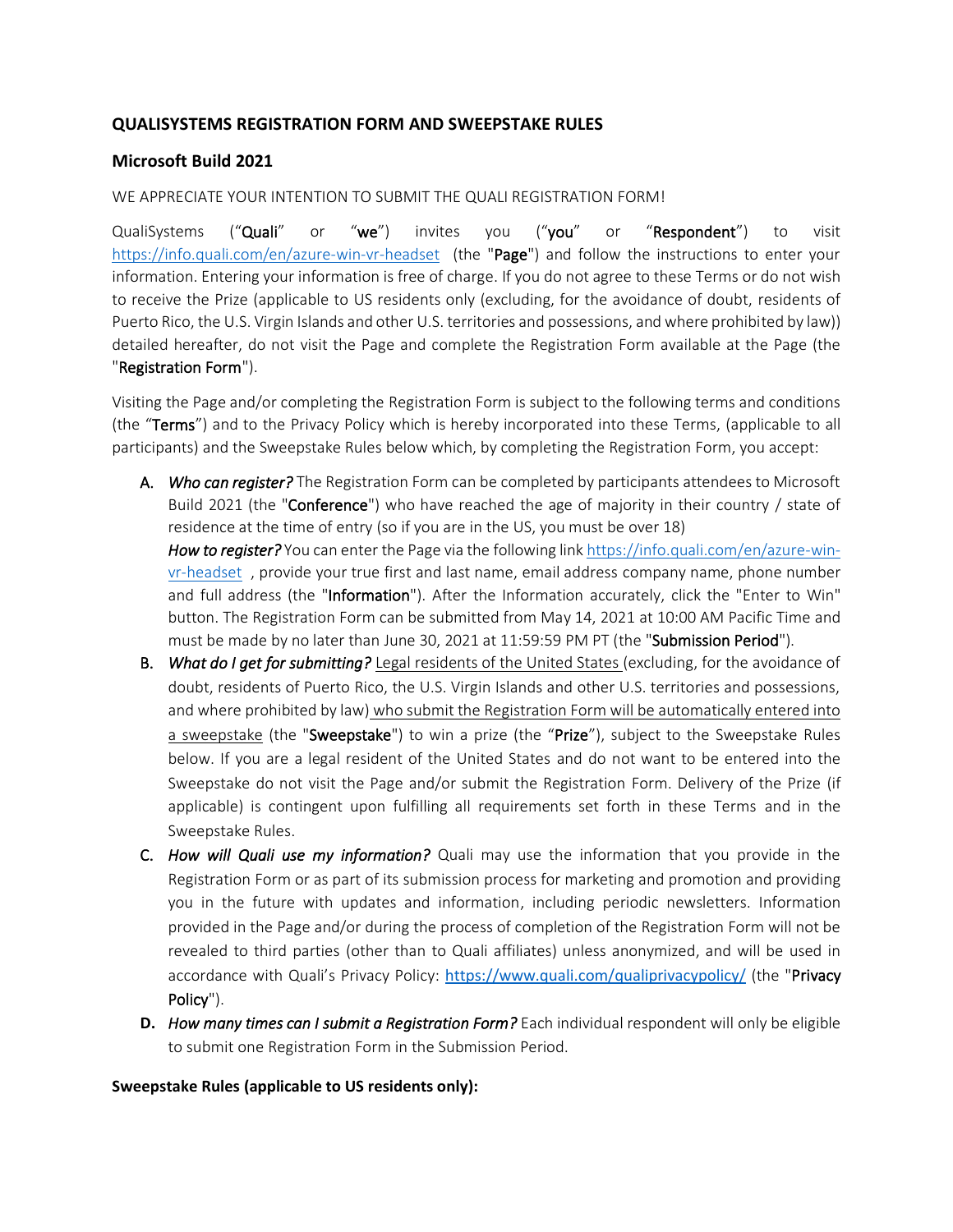A Sole winner: One (1) winner during the Submission Period*.*

Description of Prize: Winner will receive One (1) VR headset. Approximate retail value ("ARV") of Prize: USD \$499.00

ODDS OF WINNING: Because this is a sweepstake involving the random selection among Entries (as defined below), your odds of winning depend on the number of eligible entries received.

- 1. **NO CONSIDERATION**: NO PURCHASE OR PAYMENT OF ANY KIND IS NECESSARY TO ENTER IN THE SWEEPSTAKE. YOU ACKNOWLEDGE THATSUBMITING THE REGISTRATION FORM, AND ANY INFORMATION PROVIDED THEREUNDER, SHALL NOT CONSTITUTE CONSIDERATION.
- 2. **ELIGIBILITY**: Employees, partners or agents of Quali and each of their respective affiliates, subsidiaries, advertising/promotional agencies, providers, suppliers as well as their immediate families (spouse, parents, siblings and children) or those persons living in the same household of such individuals cannot enter the Sweepstake. For clarity, any individuals engaged in the development, production or distribution of materials for the Sweepstake or engaged in the administration or execution of this Sweepstake cannot enter the Sweepstake.

**THE SWEEPSTAKE'S LOCATION**: The Sweepstake will take place at Quali and include all entries of US residents who have fully complied with these Terms and the Sweepstake Rules and submitted the Registration Form fully within the Submission Period. Only legal US residents shall be eligible to enter the Sweepstake.

- 3. **HOW TO ENTER**: In order to enter into the Sweepstake, entrants must visit the Page complete the Registration Form and click the "Enter to win" button (the "**Entry**"). The Registration Form requires entrants to provide an email address, full name, company name, phone number and full address. Completion and submission of the Registration Form shall constitute submitting an Entry. The entrants will need to complete all of the information requested in the Registration Form in order to complete the Entry.
- 4. **THE ENTRY PERIOD**: Registration Form may be submitted by Entries and considered for the Sweepstake at any time during the Submission Period defined above.
- 5. **ENTRANTS BOUND BY THESE SWEEPSTAKE RULES**: Your Entry into the Sweepstake constitutes your full and unconditional agreement to and acceptance of these Sweepstake Rules and the decisions of Quali, which are final and binding. If you are named the winner, delivery of the Prize is contingent upon fulfilling all requirements set forth in these Sweepstake Rules.
- 6. **PRIZE WINNER SELECTION**: A winner will be the person whose Entry is randomly selected in the draws from all eligible Entries received up to the date of selection. The selected entrant will not receive the Prize until his/her eligibility and identity has been verified.
- 7. **VERIFICATION OF THE POTENTIAL WINNER**: Except where prohibited, the potential winner may be required to sign and deliver to Quali, at the following email: *[info@quali.com](mailto:info@quali.com%20%20[Joseph-)* or by any other means as requested by Quali, within 5 business days of the date notice is sent to the potential winner at the email address given to Quali: proof of eligibility, proof of age at time of entry, complete address for the mailing of the Prize and a liability/publicity release in order to claim the Prize. If the potential winner cannot be contacted, or fails to sign and return the details and confirmations requested above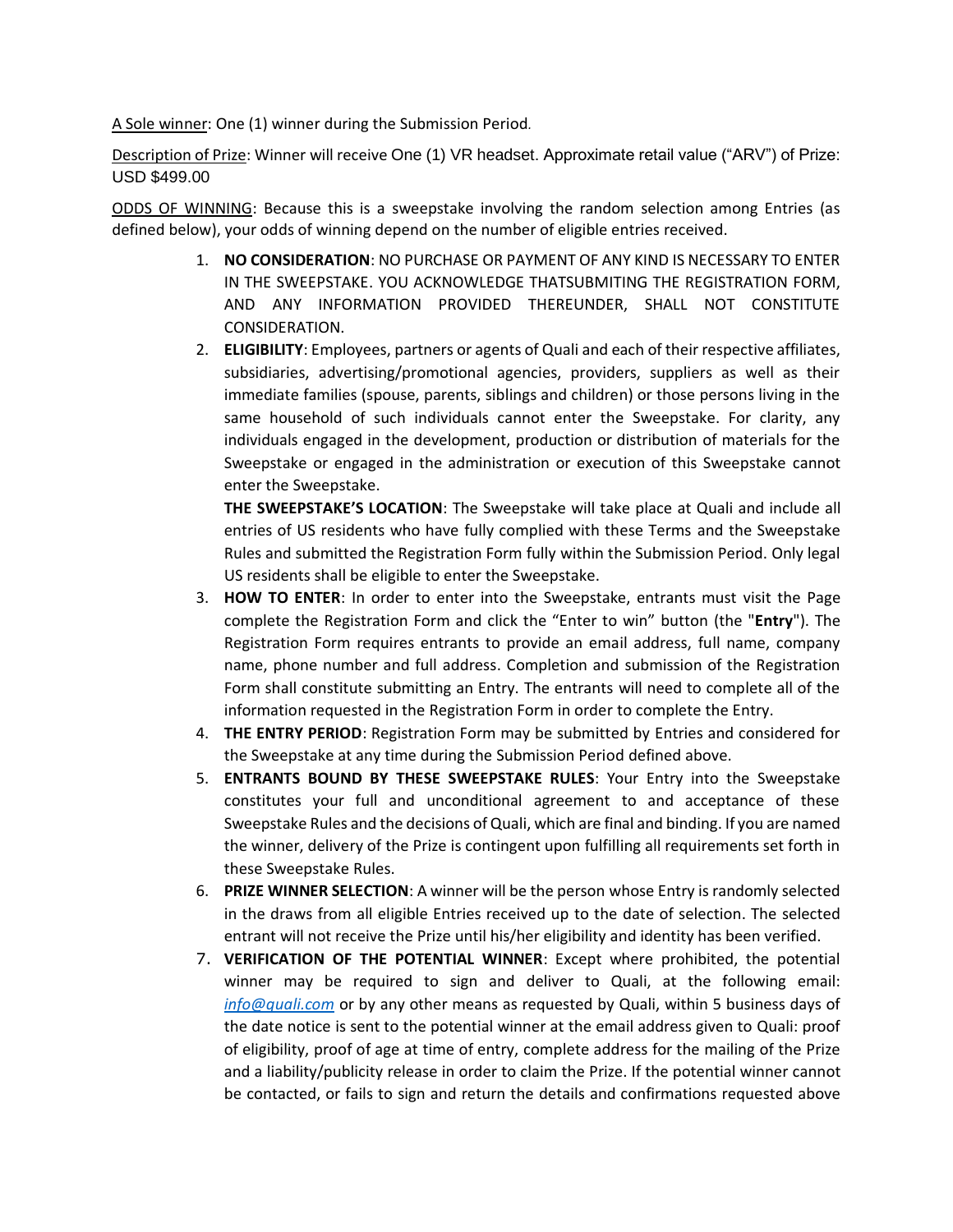within the required time period, that potential winner forfeits the Prize and an alternate winner will be chosen as outlined below.

- 8. **ALTERNATE WINNER**: If the winner is found to be ineligible, a new random selection process will be performed in accordance with the terms specified under the "Prize Winner Selection" provision set forth above. The potential winner will not receive the Prize until his/her eligibility and identity has been verified as further detailed in Section 7 above. This process will be repeated until a winner is verified. If the first potential alternate winner is not eligible, then the process will be repeated to select a second alternate winner. If none of the initial winner, first alternate winner or second alternate winner are eligible, then Quali will not give away the Prize.
- 9. **RESTRICTIONS**: All Entries must be received during the Submission Period. EACH PERSON CAN ONLY SUBMIT **ONE** ENTRY. Failure to comply with these Terms and the Sweepstake Rules may result in your disqualification from the Sweepstake at the sole discretion of Quali.
- 10. **CONSUMER DISCLOSURE**. YOU HAVE NOT YET WON. NO PURCHASE OR PAYMENT OF ANY KIND IS NECESSARY TO ENTER OR WIN THIS SWEEPSTAKE. YOU ACKNOWLEDGE THATVISITING THE PAGE AND/OR SUBMITTING THE REGISTRATION FORM, AND ANY INFORMATION PROVIDED THEREUNDER, SHALL NOT CONSTITUTE CONSIDERATION.
- 11. **PERSONAL INFORMATION.** You hereby confirm that you permit Quali and its affiliates to use the personal information you have provided under the Registration Form or in relation to its submission for sending you the Prize and for marketing, promotion and providing you in the future with updates and information, including periodic newsletters in accordance with Quali's Privacy Policy: <https://www.quali.com/qualiprivacypolicy/> Quali and its affiliates may use any information provided in the Registration Form or in relation to its submission, for business analysis, and for marketing and promotional purposes.
- 12. **RELEASE**: To the fullest extent permitted by law, in exchange for the opportunity to enter and participate in the Sweepstake and win the Prize, you waive and release ("**Release**") any and all rights, claims, damages, liabilities, costs, attorneys' fees, expenses, and causes of action whatsoever ("**Claims**") that you may have against Quali and its affiliates, officers, directors, employees and agents and hold them harmless (the **"Released Parties**"). This Release covers, without limitation, any claims arising directly or indirectly out of your filling of the Registration Form or use of the information provided therein or in the process of submitting the Registration Form, entry into and participation in the Sweepstake, the Prize, your status as an entrant, finalist and/or a potential and/or actual winner, including, without limitation, claims regarding forfeit of Prize not used by the winner, claims based on personal injury, death, property damage or any other damages whatsoever including any claim relating to Quali's exercise of the publicity rights you have granted to it hereunder. Further, you hereby release the Released Parties from any third party intellectual property claims arising from or in connection with your entry. This release survives the expiration of the Sweepstake. You agree that any use of the Prize is at your own and risk and Quali will not be liable for any such use, inability to use, illegal use or any other claim related to the Prize. The Prize may have a specific use and licensing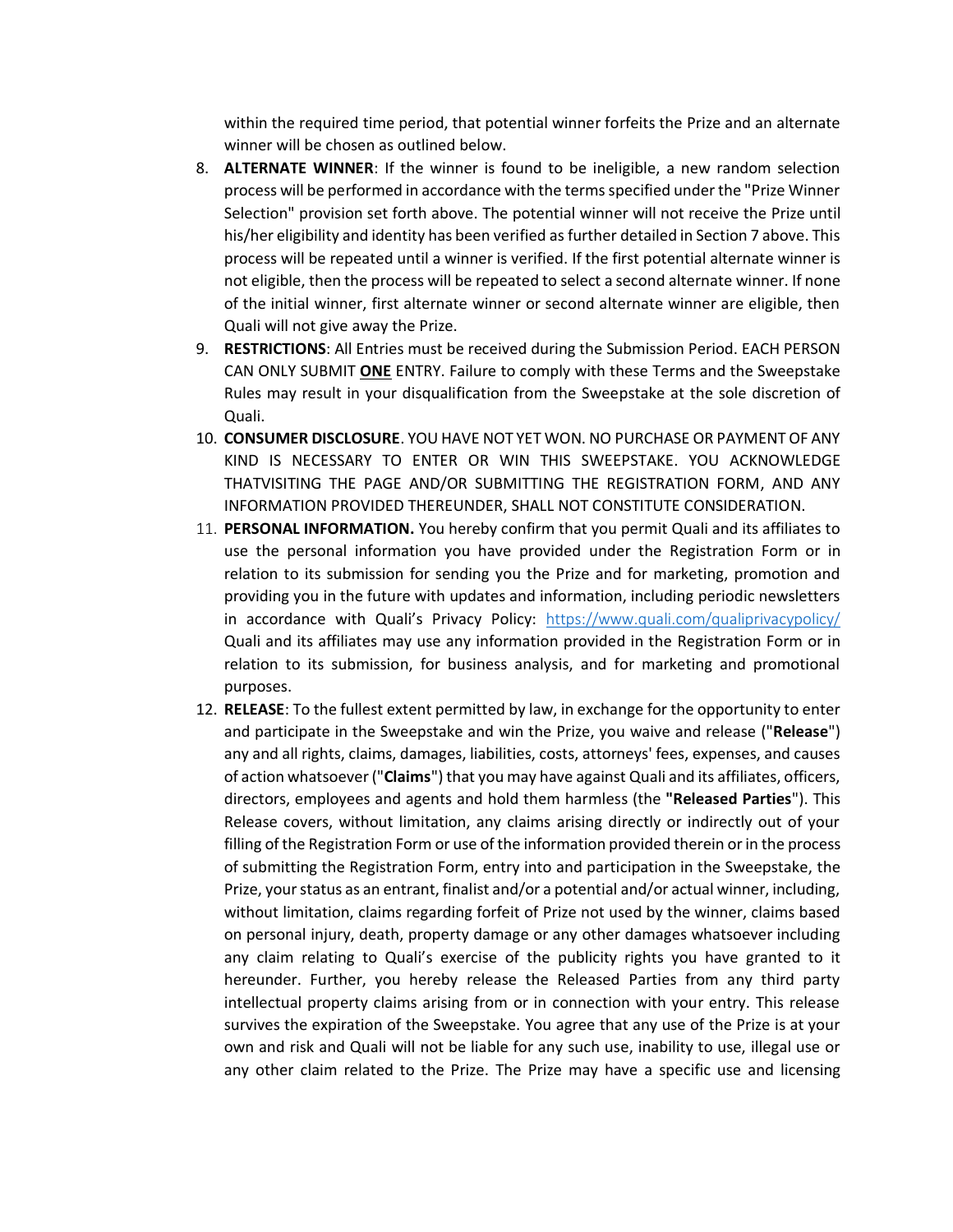restrictions and limitations and you agree to fully comply by such restrictions and compliance obligations.

- 13. **Tax.** The Winner is solely responsible for all taxes and fees associated with the Prize. No alternative Prize, cash or other substitution, sale, auction, donation, assignment or transfer of the Prize is permitted, except by Quali who reserves the right to substitute the Prize with another gift of comparable or greater value that will become effective upon announcement.
- 14. **INDEMNIFICATION**. You agree to release, indemnify and hold Quali and its affiliates harmless from any Claims in connection with the Sweepstake, the Registration Form, the Prize or resulting from acceptance, possession, or use or inability to use the Prize, including without limitation, illegal use, personal injury, death and property damage, and Claims based upon intellectual property infringement, publicity rights, defamation, or invasion of privacy as well as Claims arising out of your breach of these Terms and/or the Sweepstake Rules.
- 15. **LIMITATION OF LIABILITY**. The Released Parties are not responsible for: (1) any incorrect or inaccurate information, whether caused by you, printing errors or by any of the equipment or programming associated with or utilized in the Sweepstake; (2) technical failures of any kind, including but not limited to the malfunctioning or unavailability of any computer, cable, network, hardware, software, internet service or website or inability to use the Prize; (3) unauthorized human intervention in any part of the entry process or the Sweepstake; (4) technical or human error which may occur in the administration of the Sweepstake or the processing of entries; or (5) any injury or damage to persons or property, including but not limited to your computer, hardware or software, which may be caused, directly or indirectly, in whole or in part, from your participation in the Sweepstake or receipt, redemption or use or inability to use the Prize.

**DISCLAIMER.** THE SUBMISSION OF THE REGISTRATION FORM, YOUR PARTICIPATION IN THE SWEEPSTAKE AND USE OR INABILITY TO USE THE PRIZE IS AT YOUR OWN RISK. QUALI HEREBY DISCLAIMS ANY AND ALL WARRANTIES, EXPRESS, IMPLIED, STATUTORY OR OTHERWISE WITH RESPECT TO THE SWEEPSTAKE, THE REGISTRATION FORM AND/OR THE PRIZE. QUALI SHALL NOT BE LIABLE FOR ANY DIRECT OR INDIRECT DAMAGES AND/OR EXPENSES ARISING OUT OF OR RELATED TO THE SUBMISSION OF THE REGISTRATION FORM, YOUR PARTICIPATION OR INABILITY TO PARTICIPATE IN THE SWEEPSTAKE AND/OR YOUR USE OR INABILITY TO USE THE PRIZE, OR FROM ACTS OF MISCONDUCT OF OTHER PARTICIPANTS OR THIRD PARTIES.

Unless prohibited by law, Quali's liability shall be limited to one U.S. dollar (US\$1.00).

- 16. **METHODS.** Any use of robotic, automatic, programmed or comparable entry methods will void all such entries by such methods.
- 17. **MODIFICATION.** We reserve the right to cancel, postpone, suspend and/or modify the Registration Form and/or Sweepstake process for any reason and to disqualify any individual we deem to be (or who is attempting to be): (a) providing false information; (b) tampering with the operation of the Registration Form or the Sweepstake; (c) in violation of these Terms and/or the Sweepstake Rules; or (d) acting in a fraudulent or deceptive manner. Any change or modification to the Terms and/or the Sweepstake Rules(including